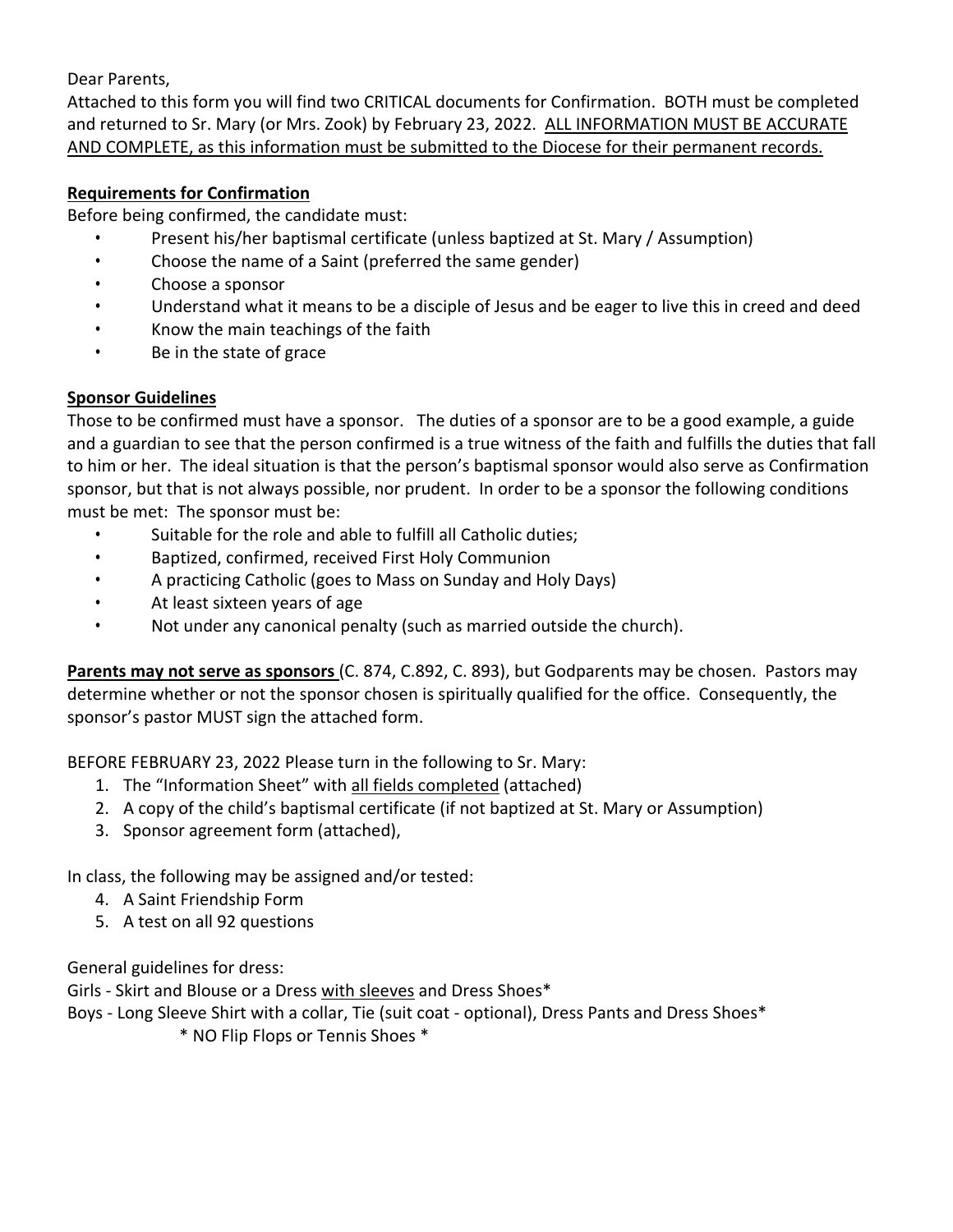To be completed and returned by: **February 23, 2022**



# NOTE: *The following information is absolutely necessary because it will be entered into church documents. It is imperative that the information on this page be complete and accurate. Change incorrect information; complete empty fields; please print clearly.*

| Child's Full Legal Name:                                                                                                                                                          |       |                |                                                                                                                                                                                                                          |
|-----------------------------------------------------------------------------------------------------------------------------------------------------------------------------------|-------|----------------|--------------------------------------------------------------------------------------------------------------------------------------------------------------------------------------------------------------------------|
|                                                                                                                                                                                   | Last  | First          | <b>Middle Name (Not initials)</b>                                                                                                                                                                                        |
|                                                                                                                                                                                   |       |                |                                                                                                                                                                                                                          |
|                                                                                                                                                                                   |       |                |                                                                                                                                                                                                                          |
|                                                                                                                                                                                   |       |                |                                                                                                                                                                                                                          |
| Church of Baptism Address: ________________________                                                                                                                               |       |                |                                                                                                                                                                                                                          |
|                                                                                                                                                                                   |       |                | Street Address                                                                                                                                                                                                           |
| $\overline{City}$                                                                                                                                                                 | State |                | <b>Example 2</b><br><b>Example 2</b><br><b>Example 2</b><br><b>Example 2</b><br><b>Example 2</b><br><b>Example 2</b><br><b>Example 2</b><br><b>Example 2</b><br><b>Example 2</b><br><b>Example 2</b><br><b>Example 2</b> |
| pastor. _______ (initials by the teacher)                                                                                                                                         |       |                | If not baptized in this parish, it is <b>ESSENTIAL</b> that the baptismal certificate be seen by the teacher /                                                                                                           |
|                                                                                                                                                                                   |       | <b>PARENTS</b> |                                                                                                                                                                                                                          |
| Biological or Adoptive Father's Legal Name: Manuscription of the Manuscription of Biological or Adoptive Father<br>(MUST be the same name as shown on the baptismal certificate.) |       |                |                                                                                                                                                                                                                          |
|                                                                                                                                                                                   |       |                |                                                                                                                                                                                                                          |
| (MUST be the same name as shown on the baptismal certificate.)                                                                                                                    |       |                | Biological or Adoptive Mother's Legal Maiden Name                                                                                                                                                                        |
|                                                                                                                                                                                   |       |                |                                                                                                                                                                                                                          |
|                                                                                                                                                                                   |       |                | Primary phone contact for one parent / guardian: example and all the control of the control of the primary phone contact for one parent / guardian:                                                                      |
|                                                                                                                                                                                   |       | <b>SPONSOR</b> |                                                                                                                                                                                                                          |
|                                                                                                                                                                                   |       |                |                                                                                                                                                                                                                          |
|                                                                                                                                                                                   |       |                |                                                                                                                                                                                                                          |
|                                                                                                                                                                                   |       |                |                                                                                                                                                                                                                          |
|                                                                                                                                                                                   |       |                |                                                                                                                                                                                                                          |

*The sponsor must present a form, which must be signed by the sponsor's pastor, agreeing that he/she is a practicing Catholic in good standing with the Church.*